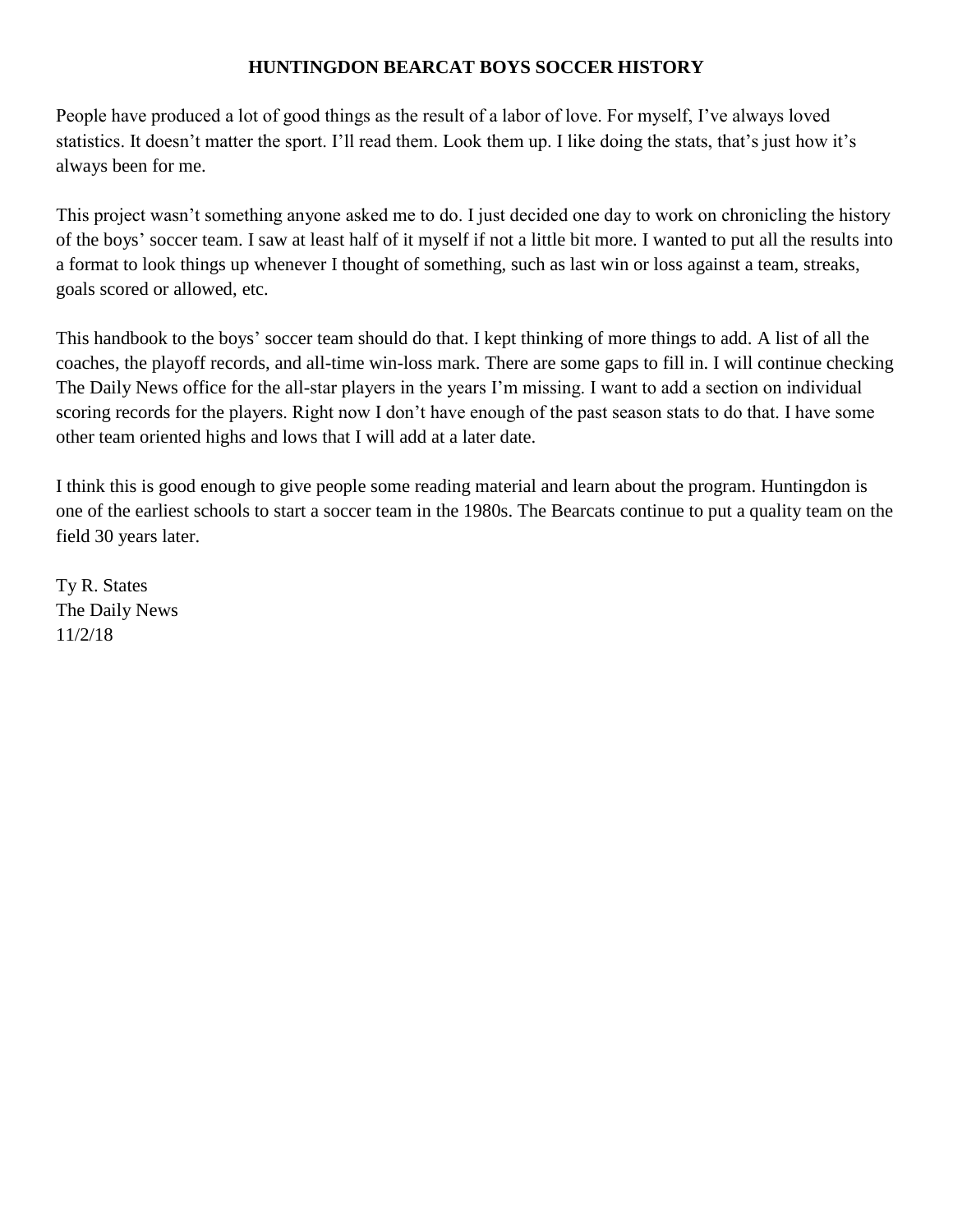#### **HUNTINGDON YEARLY RECORD**

5-7 (junior varsity)\*

4-13

- 10-5-1
- 6-9-1
- 7-10-2
- 10-11-1
- 8-6-5
- 10-9
- 10-10-1
- 7-12-1 9-11-1
- 6-12-2
- 10-10
- 12-7-1
- 8-9-1
- 9-9-1
- 
- 14-5-2
- 12-6
- 15-5-2
- 14-4-1
- 8-11
- 
- 9-10
- 12-7
- 9-8-1
- 
- 5-13
- 7-10
- 5-11-1
- 11-8-1
- 12-6-1
- 11-6-1
- 8-7-4
- 
- 9-7-2
- **Total**: 287-267-30, .518
- \*not included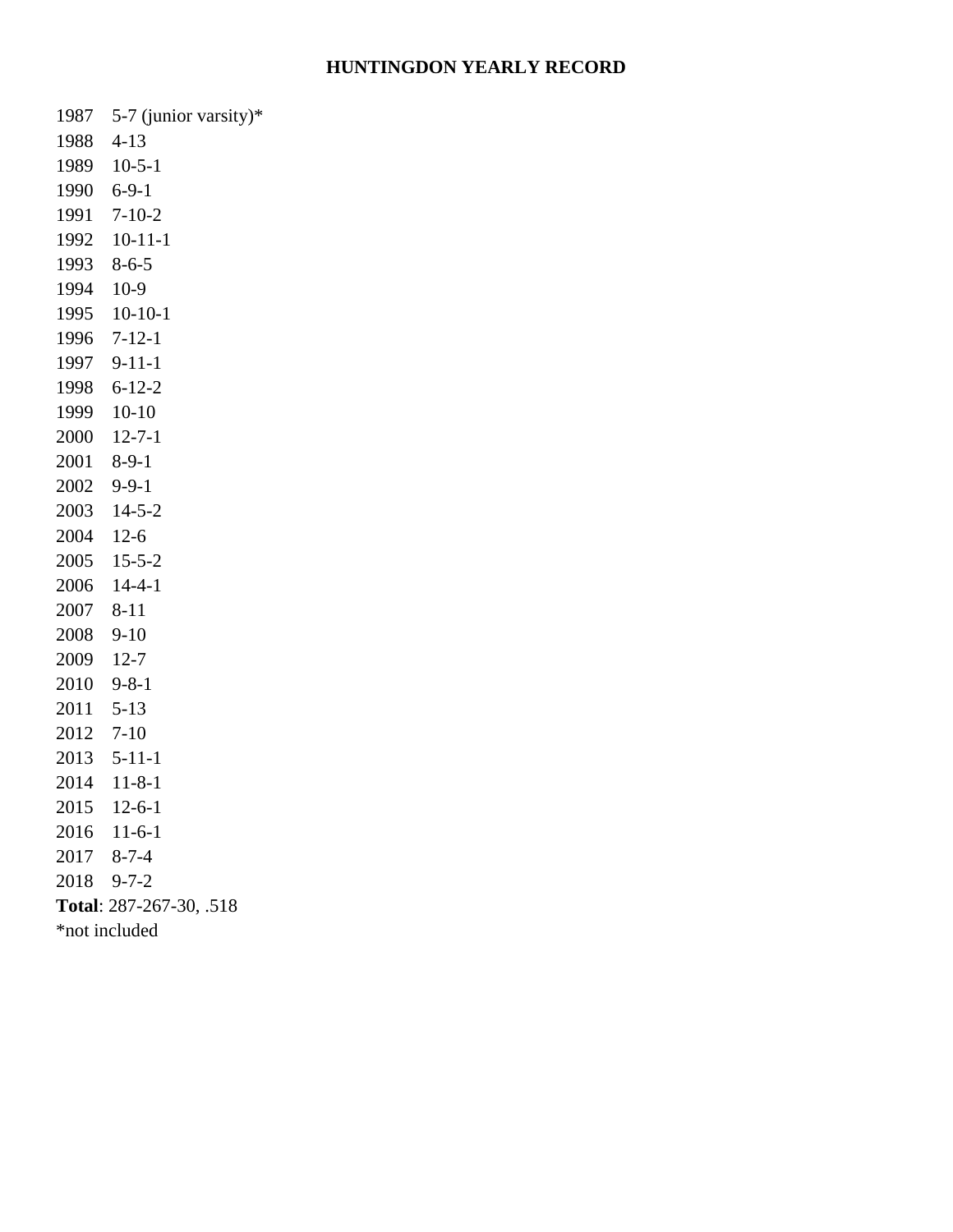### **HUNTINGDON BOYS SOCCER COACHING HISTORY**

| Alan Secrest       | 1987-1991                               | 5 yrs. 27-37-4, .443 (1987 played as jayvee team, 5-7) |
|--------------------|-----------------------------------------|--------------------------------------------------------|
| Dan Berger         | 1992-1995, 1997-98 6 yrs. 53-59-10, 473 |                                                        |
| Antonio Felisberto | 1996                                    | 1 yr. $7-12-1$ , $368$                                 |
| Sam Slicker        | 1999-2000                               | 2 yrs. $22-17-1$ , .564                                |
| Neil Simpson       | 2001-2002                               | 2 yrs. 17-18-2, 486                                    |
| John Miller        | 2003-2010                               | 8 yrs. 93-56-6, 624                                    |
| Michael Armstrong  | 2011                                    | 1 yr. $5-13$ , 278                                     |
| Phil Hawkins       | 2012-                                   | 7 yrs. 62-51-9, .549                                   |

## **DISTRICT 6 COACHING PLAYOFF APPEARANCES**

Alan Secrest – 1  $(0-1)$ Dan Berger –  $5(2-5)$  2 district finals Sam Slicker –  $2(1-2)$ Neil Simpson  $-1$  (0-1) John Miller –  $8(5-8)$  3 district finals Phil Hawkins –  $6(3-6)$ **Total**: 11-23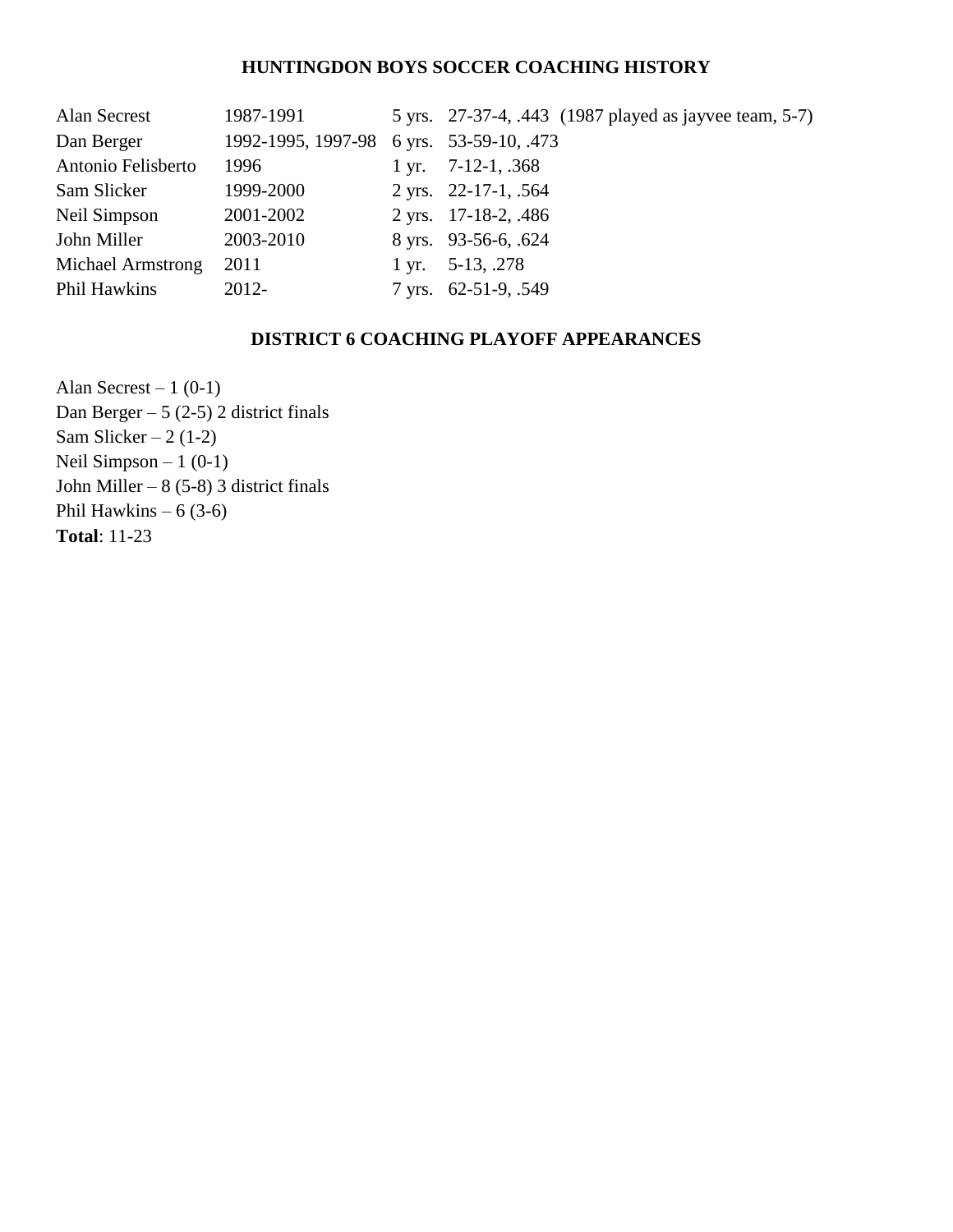# **DISTRICT 6 PLAYOFF APPEARANCES**

| Date     |              | H/A/N Score  | W/L | Opponent                  | Round                      | Seed                     |
|----------|--------------|--------------|-----|---------------------------|----------------------------|--------------------------|
| 10/30/89 | H            | $0 - 3$      | L   | Lock Haven                | D6-3A qtrs                 | 3                        |
| 11/3/92  | $\mathbf{A}$ | 1-1 4-3 PK   | W   | Somerset                  | D6-3A semi                 | $\overline{4}$           |
| 11/4/92  | N            | $0 - 7$      | L   | <b>State College</b>      | D6-3A final                |                          |
| 11/2/93  | $\mathbf{A}$ | $0 - 4$      | L   | <b>State College</b>      | D6-3A semi                 | $\overline{2}$           |
| 11/1/94  | H            | 3-3 3-0 PK   | W   | <b>Bald Eagle Nittany</b> | $D5/6-2A$ qtrs             | 3                        |
| 11/3/94  | $\mathbf N$  | $0-0$ 7-8 PK | L   | Rockwood                  | $D5/6-2A$ semi             |                          |
| 10/30/95 | $\mathbf{A}$ | $0 - 2$      | L   | Conemaugh Twp.            | $D5/6-2A$ qtrs             | 8                        |
| 10/29/97 | $\mathbf N$  | $1-3$        | L   | <b>Westmont Hilltop</b>   | D6-2A final                | $\overline{2}$           |
| 10/27/99 | N            | $0 - 11$     | L   | Clearfield                | D <sub>6</sub> -3A $q$ trs | 7                        |
| 10/26/00 | H            | $5 - 3$      | W   | Cambria Heights           | $D6-2A$ qtrs               | $\overline{4}$           |
| 10/31/00 | N            | $0 - 2$      | L   | Bedford                   | D6-2A semi                 |                          |
| 10/24/02 | H            | $2 - 3$      | L   | Lewistown                 | $D6-2A$ qtrs               | $\overline{4}$           |
| 10/28/03 | H            | $3-0$        | W   | Bedford                   | D6-2A semi                 | $\mathbf{1}$             |
| 10/30/03 | N            | 1-2 OT       | L   | <b>Ligonier Valley</b>    | D6-2A final                |                          |
| 11/2/04  | H            | $3-1$        | W   | Bedford                   | D6-2A semi                 | $\mathbf{1}$             |
| 11/4/04  | $\mathbf N$  | $2 - 4$      | L   | Lewistown                 | D6-2A final                |                          |
| 10/27/05 | H            | $5 - 2$      | W   | <b>Chestnut Ridge</b>     | D6-2A qtrs                 | $\overline{2}$           |
| 11/1/05  | H            | $1-0$        | W   | Bedford                   | D6-2A semi                 |                          |
| 11/3/05  | $\mathbf N$  | $0 - 3$      | L   | Somerset                  | D6-2A final                |                          |
| 10/26/06 | H            | 0-1 OT       | L   | <b>Chestnut Ridge</b>     | D6-2A qtrs                 | 1                        |
| 10/23/07 | $\mathbf{A}$ | $1-2$        | L   | Somerset                  | D6-2A $1st$ rd             | $\overline{\mathcal{L}}$ |
| 10/23/08 | $\mathbf{A}$ | $0 - 5$      | L   | Bedford                   | D6-2A qtrs                 | 7                        |
| 10/29/09 | H            | $4 - 2$      | W   | Tyrone                    | D6-2A qtrs                 | 3                        |
| 11/3/09  | $\mathbf N$  | $2 - 4$      | L   | Lewistown                 | D6-2A semi                 |                          |
| 10/28/10 | A            | $0 - 1$      | L   | Juniata                   | $D6-2A$ qtrs               | 6                        |
| 10/24/13 | A            | $0 - 1$      | L   | Bellefonte                | $D6-2A$ qtrs               | 7                        |
| 10/22/14 | $\mathbf N$  | $0-0$ 5-4 PK | W   | Tyrone                    | D6-2A qtrs                 | $\overline{4}$           |
| 10/28/14 | N            | $0 - 1$      | L   | <b>Bedford</b>            | D6-2A semi                 |                          |
| 10/29/15 | H            | $0 - 1$      | L   | Philipsburg               | $D6-2A$ qtrs               | 3                        |
| 10/26/16 | $H_{\rm}$    | $2 - 5$      | L   | Hollidaysburg             | D6-3A semi                 | 2                        |
| 10/25/17 | H            | $1-0$        | W   | Tyrone                    | D6-3A qtrs                 | $\overline{4}$           |
| 10/30/17 | A            | $0 - 1$      | L   | Bellefonte                | D6-3A semi                 |                          |
| 10/25/18 | $\mathbf N$  | 0-0 4-3 PK   | W   | Penns Valley              | $D6-2A$ qtrs               | 5                        |
| 10/29/18 | N            | $0 - 3$      | L   | Westmont-Hilltop          | D6-2A semi                 |                          |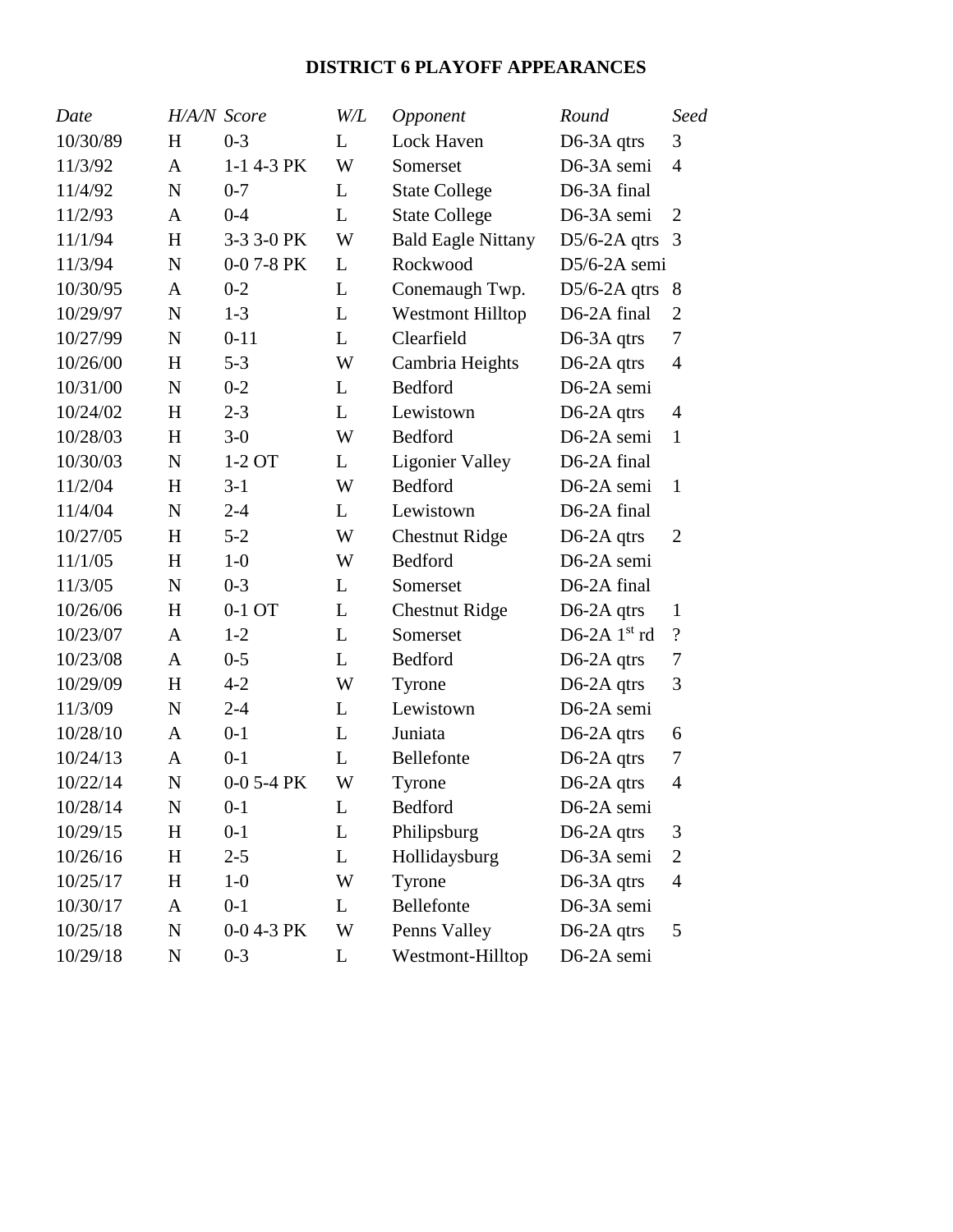# **DISTRICT 6 PLAYOFF STATS**

| Record: 11-23     | Home: $8-5$ | Away: 1-7       | Neutral: 1-12 |
|-------------------|-------------|-----------------|---------------|
| Goals for: 37     | Home: $29$  | Away: 2         | Neutral: 6    |
| Goals against: 81 | Home: $24$  | <b>Away: 17</b> | Neutral: 39   |

# **NUMBER OF TIMES BY SEED**

| #1 $-3$ #2 $-4$ #3 $-4$ #4 $-5$ #5 $-1$ #6 $-1$ #7 $-3$ #8 $-1$ |  |  |  |  |  |  |  |  |
|-----------------------------------------------------------------|--|--|--|--|--|--|--|--|
|-----------------------------------------------------------------|--|--|--|--|--|--|--|--|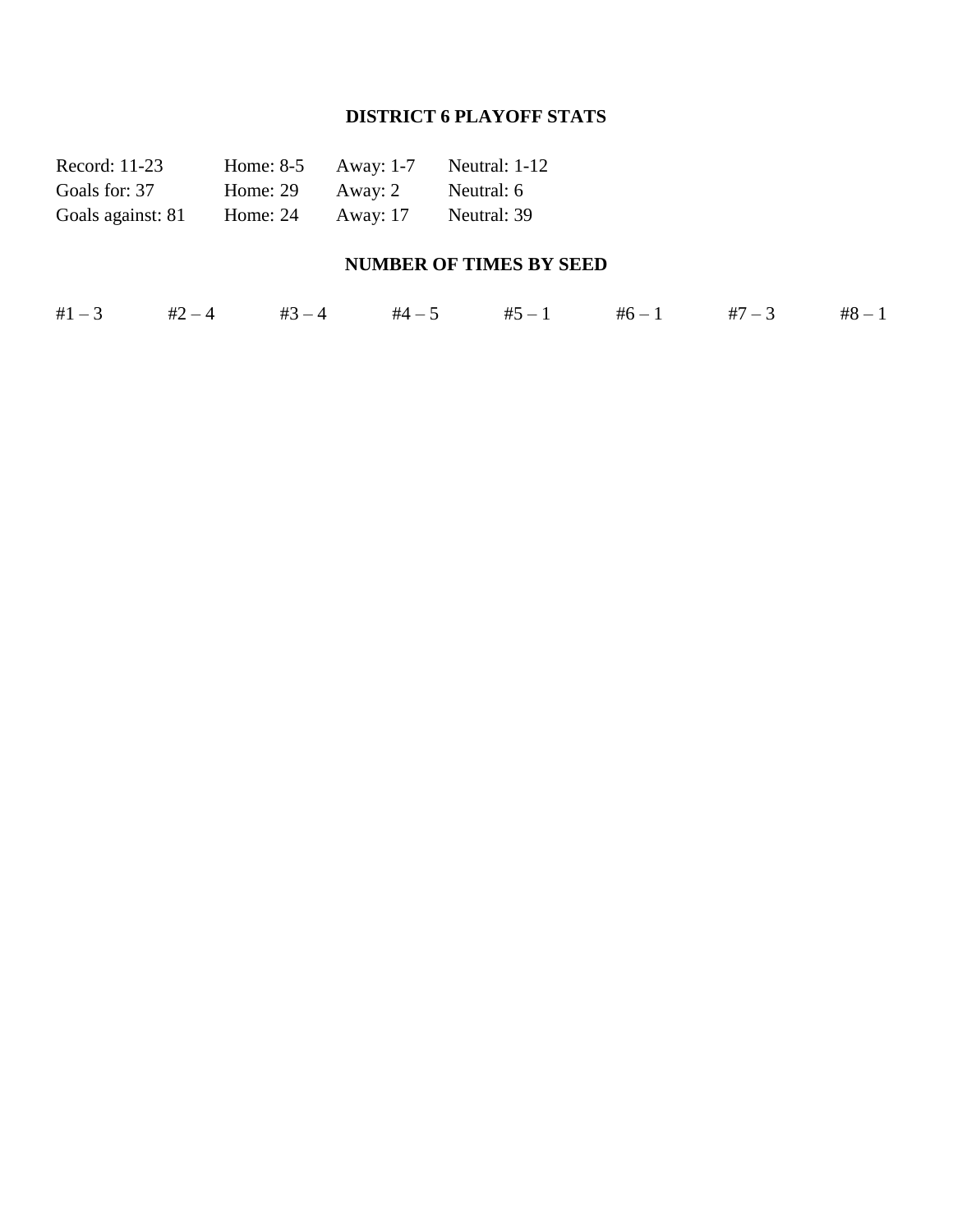### **BEARCAT RECORDS**

## **MOST GOALS SCORED**

9/10/03 vs. Penns Valley 14-0 W 10/2/99 vs. Bellefonte 11-0 W 10/12/00 vs. Bellefonte 10-1 W

### **MOST GOALS ALLOWED**

10/27/99 Clearfield 11-0 L (D6-3A Qtrs) 9/15/07 at Altoona 11-2 L 10/21/88 at McConnellsburg 10-1 L 10/18/99 at State College 10-1 L

# **WINNING STREAK VS. ONE TEAM**

25 vs. Bald Eagle Area 9/19/95 – 9/23/08 19 vs. Philipsburg 9/11/99 – 9/2/08 16 vs. Tyrone 9/21/05 – 9/10/12 11 vs. Penns Valley 9/4/01 – 9/13/06 11 vs. Bellefonte 10/11/01 – 10/16/06

# **LOSING STREAK VS. ONE TEAM**

12 vs. State College 10/26/93 – 10/18/99 12 vs. Altoona 9/8/94 – 9/28/99

# **WINLESS STREAK VS. ONE TEAM**

21 vs. Altoona 0-19-2, 10/22/92 – 9/15/07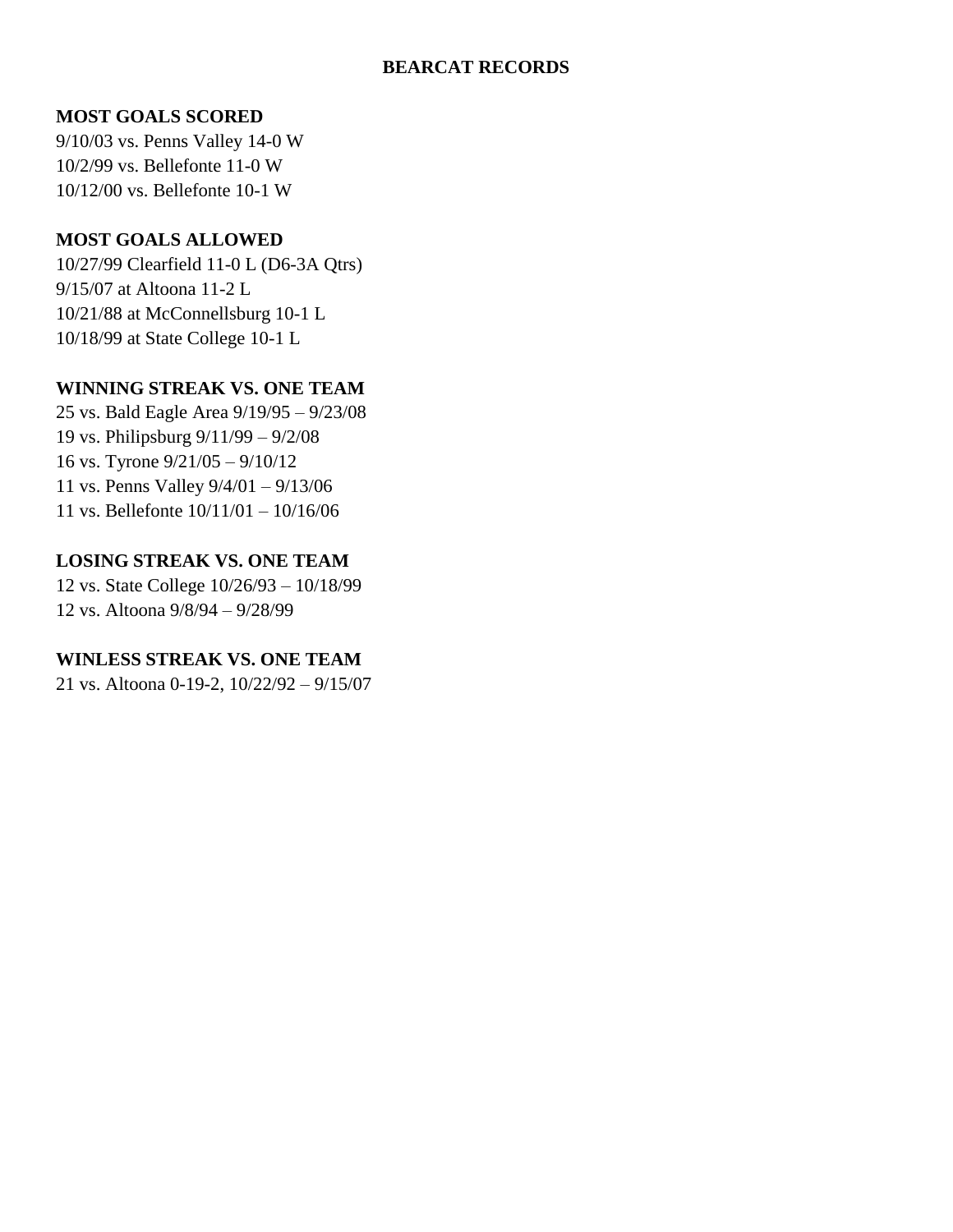#### **BEARCAT SOCCER ALL-STARS**

#### **1992 CENTRAL STATE SOCCER CONFERENCE**

1 st team: Phillip Shafer, Jr. 2<sup>nd</sup> team: Andy Cloz, Sr., David Bressler, Sr., Jason Stern, Sr., Pat Houp, Sr. Honorable Mention: Chris Fox, Sr., Jason Powell, Sr., Derek Getic, Jr., Paul McCraken, Sr.

### **1993 CENTRAL STATE SOCCER CONFERENCE**

1<sup>st</sup> team: Phil Shafer, Sr., Carlos Ortega, Sr., Neil Simpson, Sr., Brendan Jones, Sr. 2<sup>nd</sup> team: Derek Getic, Sr., Cale Kyper, Jr., Adrian Wilson, Jr., Kery Detwiler, So., Pat Jones, Sr. HM: Dylan Lane, Jr.

#### **1995 MOUNTAIN LEAGUE**

1 st team: Greg Strunk, Sr., Kery Detwiler, Sr. 2<sup>nd</sup> team: Paul Henney, Sr., Bumber Grove, Sr., Rian Rooney, Sr.

#### **1999 MOUNTAIN LEAGUE**

1 st team: Sean Waddle, Sr., Christian Prendergast, Jr. 2<sup>nd</sup> team: Nick Varner, So., Nate Gibboney, Jr.

### **2000 MOUNTAIN LEAGUE**

1<sup>st</sup> team: Christian Prendergast, Sr., Reuben Cunningham Sr., Nathan Gibboney, Sr. 2 nd team: Derek Goss, Jr., Nick Varner, Jr.

#### **2001 MOUNTAIN LEAGUE**

1 st team: Derek Goss, Sr., Mike Porzio, Sr., Cody Johns, Jr. 2<sup>nd</sup> team: Nick Varner, Sr., Matt Wingate, Sr. HM: Scott Bilich, Jr., Jesse Vaughn, Jr.

#### **2002 MOUNTAIN LEAGUE**

All-State: Cody Johns, Sr. 1 st team: Cody Johns, Sr., Scott Bilich, Sr., Trevor Horst, Sr. 2<sup>nd</sup> team: Mark Teeters, Sr., Jesse Vaughn, Sr., Thatcher Houldin, So., Nathan Sharpless, Jr. HM: Jon Isenberg, Jr., Mark Riling, Jr.

#### **2003 MOUNTAIN ATHLETIC CONFERENCE**

1<sup>st</sup> team: Jon Isenberg, Sr., Anthony Morelli, Sr., Mark Riling, Sr., Nathan Sharpless, Sr., Doug Wingate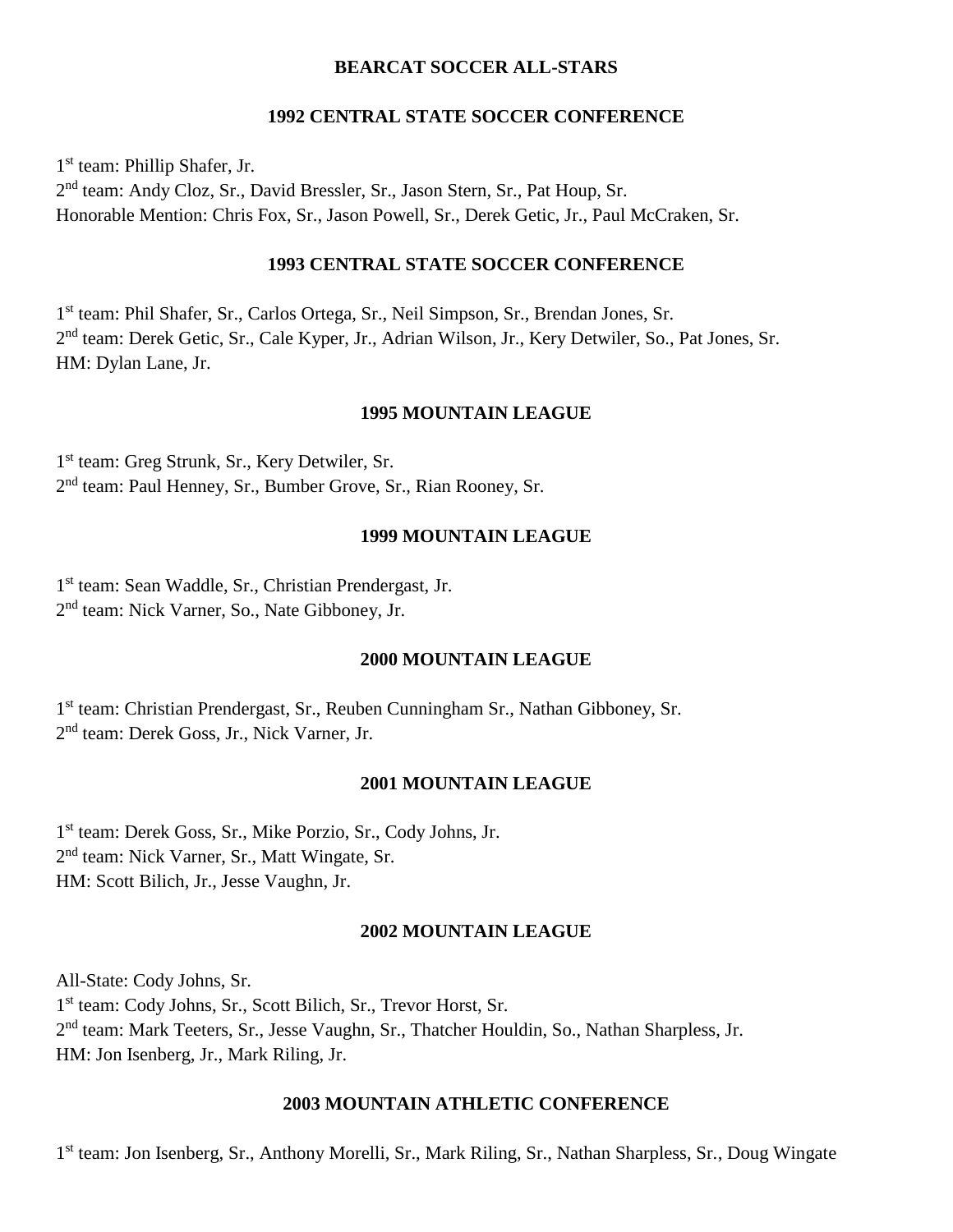### **2005 MOUNTAIN ATHLETIC CONFERENCE**

All-State: Chris Roney, Jr. 1<sup>st</sup> team: Pat McManamon, Jr., Donny Carpenter, Jr., Nathan Woods, So., Tyler Morelli, So., David Claybaugh, Jr. 2<sup>nd</sup> team: Karl Kearns, Jr., Matt Minor, So., Fritz Yarrison, So., Cory Barnett, So.

#### **2007 MOUNTAIN ATHLETIC CONFERENCE**

1 st team: Chason Kratzer, Sr. Jesse McCracken, Steven Teeters, Jr. 2<sup>nd</sup> team: Mark Guyer, Sr., Jake Yoder, Jr., Ian Keating, Fr.

### **2009 MOUNTAIN LEAGUE**

1<sup>st</sup> team: Ben Lang, Sr., David Sloan, Sr. 2<sup>nd</sup> team: Ian Keating, Jr.

### **2010 MOUNTAIN LEAGUE**

MVP: Greg Yelnosky, Jr. 1<sup>st</sup> team: Ian Keating Sr., Josh Wolfe, Sr. 2<sup>nd</sup> team: Ty Green, Sr., Trevor Mitchell, Sr.

#### **2011 MOUNTAIN LEAGUE**

1 st team: Keith Moore, Sr., Peter Rosenberger, Sr., Ben Hsiung, Sr., Tyler Reed, Sr. 2<sup>nd</sup> team: Nate Reitman, Sr., Greg Yelnosky, Sr., Adam Rosevear, Sr.

### **2012 MOUNTAIN LEAGUE**

1 st team: Jacob Finkle, Sr. 2<sup>nd</sup> team: Cole Moore, Sr.

#### **2013 MOUNTAIN LEAGUE**

1 st team: Matt Wilson, Sr. 2<sup>nd</sup> team: Adam Christopher, Sr.

### **2014 MOUNTAIN LEAGUE**

MVP: John Roth, Jr. 1 st team: Shane Montgomery, Sr., Kyler Miller, Sr. 2<sup>nd</sup> team: Kody Heaton, So.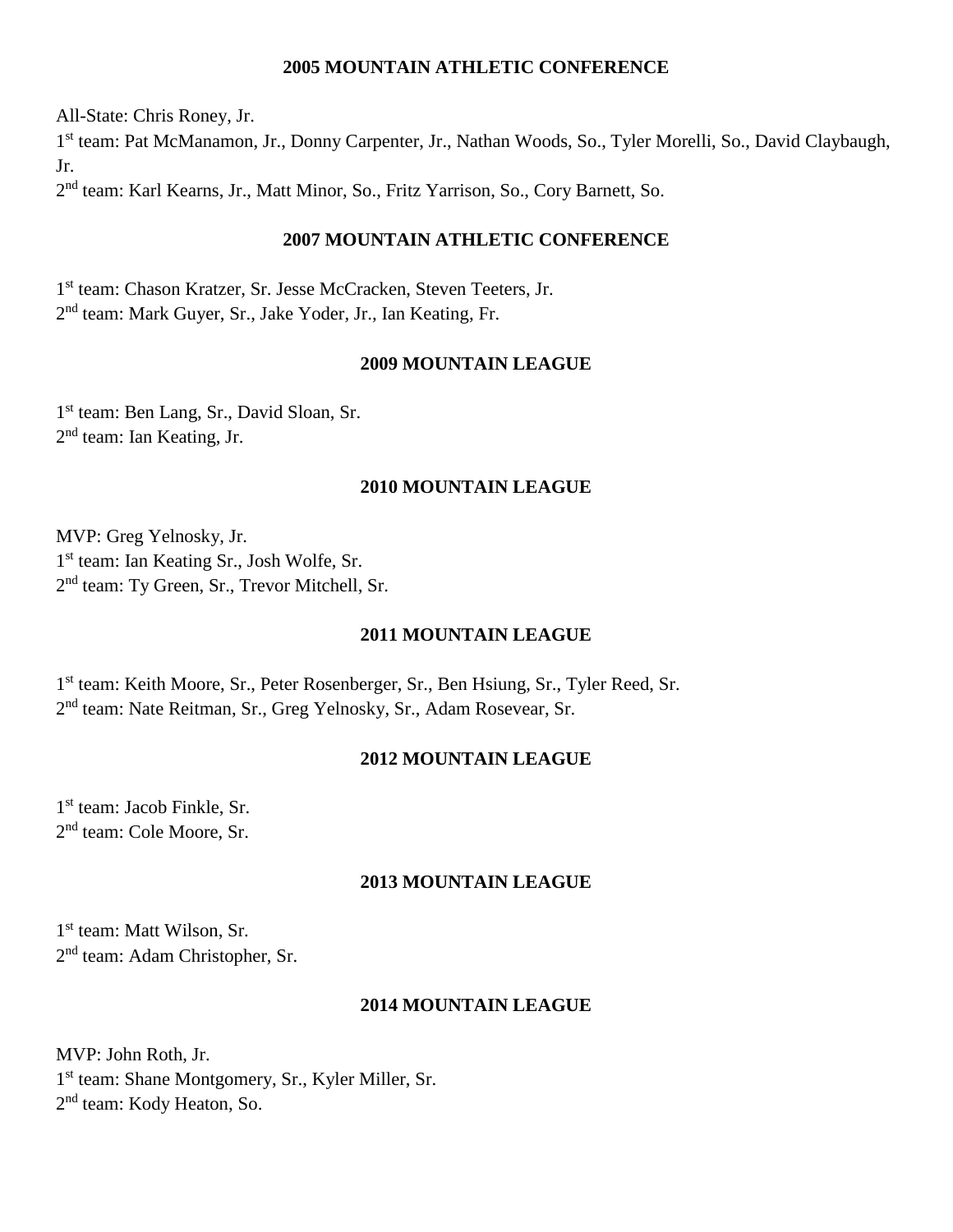#### **2015 MOUNTAIN LEAGUE**

All-State: Taylor Mitchell, Sr. 1 st team: Kody Heaton, Jr., Jack Katlick, Jr. 2<sup>nd</sup> team: Dustin Gearhart, Sr., Brian McLaughlin, Sr.

## **2016 MOUNTAIN LEAGUE**

1 st team: David Bukowski, Sr., Douglas Gearhart, Sr. 2<sup>nd</sup> team: Robby Hawn, Sr., Timothy Lightner, Sr.

#### **2017 MOUNTAIN LEAGUE**

1 st team: Soren Borgardt, Sr. 2<sup>nd</sup> team: Brady Hawkins, So.

## **2018 MOUNTAIN LEAGUE**

1<sup>st</sup> team: Camden Knode, Sr., Brady Hawkins, Jr., Alex Stratton, Jr., Isaac Snare, Jr. 2<sup>nd</sup> team: River Terry, Sr.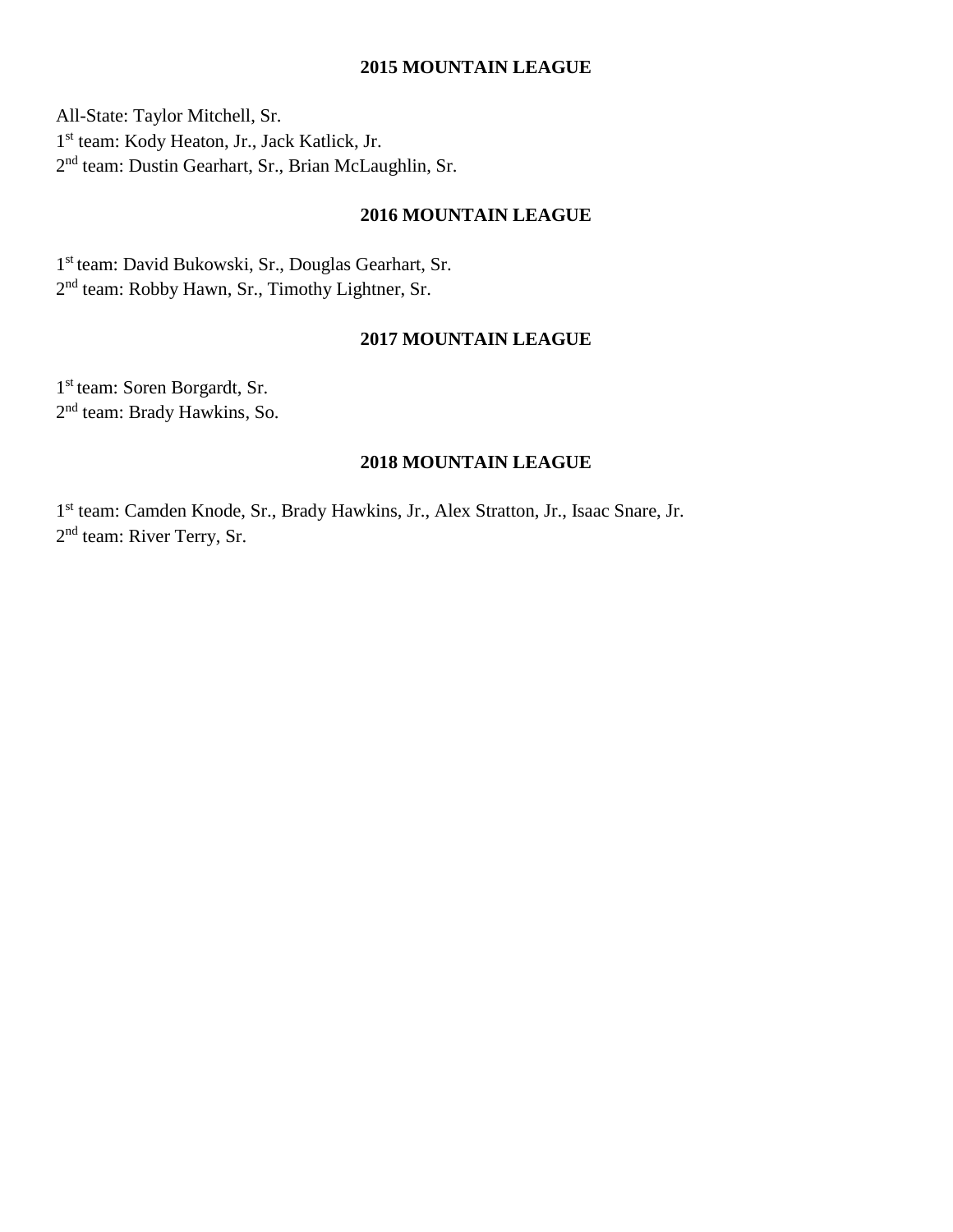#### **BEARCAT OPPONENTS**

| <b>ALTOONA</b>           | J                                                                                                                                                                                                                                                                                                                                                                                                                       |
|--------------------------|-------------------------------------------------------------------------------------------------------------------------------------------------------------------------------------------------------------------------------------------------------------------------------------------------------------------------------------------------------------------------------------------------------------------------|
| $9/3/88$ N 0-6 L (tourn) | $\ddot{\phantom{0}}$                                                                                                                                                                                                                                                                                                                                                                                                    |
| 9/22/88 A 0-7 L          |                                                                                                                                                                                                                                                                                                                                                                                                                         |
| 10/4/88 H 1-3 L          |                                                                                                                                                                                                                                                                                                                                                                                                                         |
| 9/2/89 H 1-2 L           |                                                                                                                                                                                                                                                                                                                                                                                                                         |
| 10/3/89 H 3-1 W          | $\frac{1}{2}$ $\frac{1}{2}$ $\frac{1}{2}$ $\frac{1}{2}$ $\frac{1}{2}$ $\frac{1}{2}$ $\frac{1}{2}$ $\frac{1}{2}$ $\frac{1}{2}$ $\frac{1}{2}$ $\frac{1}{2}$ $\frac{1}{2}$ $\frac{1}{2}$ $\frac{1}{2}$ $\frac{1}{2}$ $\frac{1}{2}$ $\frac{1}{2}$ $\frac{1}{2}$ $\frac{1}{2}$ $\frac{1}{2}$ $\frac{1}{2}$ $\frac{1}{2}$                                                                                                     |
| 9/19/90 A 0-3 L          |                                                                                                                                                                                                                                                                                                                                                                                                                         |
| 10/4/90 H 5-1 W          | $\frac{1}{2}$                                                                                                                                                                                                                                                                                                                                                                                                           |
| 9/18/91 A 2-4 L          |                                                                                                                                                                                                                                                                                                                                                                                                                         |
| 10/3/91 H 2-3 OT L       | $\frac{1}{2}$                                                                                                                                                                                                                                                                                                                                                                                                           |
| 9/24/92 H 2-0 W          |                                                                                                                                                                                                                                                                                                                                                                                                                         |
| 10/22/92 A 2-3 L         | $\frac{1}{2}$                                                                                                                                                                                                                                                                                                                                                                                                           |
| 9/8/93 A 0-3 L           |                                                                                                                                                                                                                                                                                                                                                                                                                         |
| 10/7/93 H 1-1 T          |                                                                                                                                                                                                                                                                                                                                                                                                                         |
| 9/8/94 H 0-1 L           |                                                                                                                                                                                                                                                                                                                                                                                                                         |
| 10/5/94 A 0-8 L          | $\begin{array}{c} \n\text{1} & \text{1} & \text{1} & \text{1} & \text{1} & \text{1} & \text{1} & \text{1} & \text{1} & \text{1} & \text{1} & \text{1} & \text{1} & \text{1} & \text{1} & \text{1} & \text{1} & \text{1} & \text{1} & \text{1} & \text{1} & \text{1} & \text{1} & \text{1} & \text{1} & \text{1} & \text{1} & \text{1} & \text{1} & \text{1} & \text{1} & \text{1} & \text{1} & \text{1} & \text{1} & \$ |
| 9/5/95 A 1-3 L           |                                                                                                                                                                                                                                                                                                                                                                                                                         |
| 9/28/95 H 0-3 L          |                                                                                                                                                                                                                                                                                                                                                                                                                         |
| 9/24/96 H 1-2 L          |                                                                                                                                                                                                                                                                                                                                                                                                                         |
| 10/5/96 A 3-4 OT L       | $\frac{1}{2}$                                                                                                                                                                                                                                                                                                                                                                                                           |
| 9/23/97 A 0-2 L          |                                                                                                                                                                                                                                                                                                                                                                                                                         |
| 10/2/97 H 0-2 L          | $\frac{1}{2}$                                                                                                                                                                                                                                                                                                                                                                                                           |
| 9/19/98 A 0-8 L          |                                                                                                                                                                                                                                                                                                                                                                                                                         |
| 9/29/98 H 0-6 L          | $\frac{1}{2}$                                                                                                                                                                                                                                                                                                                                                                                                           |
| 9/18/99 H 0-1 L          | $\ddot{\phantom{a}}$                                                                                                                                                                                                                                                                                                                                                                                                    |
| 9/28/99 A 1-4 L          |                                                                                                                                                                                                                                                                                                                                                                                                                         |
| 9/16/00 A 1-1 T          | $\frac{1}{2}$                                                                                                                                                                                                                                                                                                                                                                                                           |
| 9/15/01 H 0-5 L          | $\ddot{\phantom{0}}$                                                                                                                                                                                                                                                                                                                                                                                                    |
| 9/14/02 A 0-3 L          |                                                                                                                                                                                                                                                                                                                                                                                                                         |
| $9/11/04$ A 1-4 L (tour) |                                                                                                                                                                                                                                                                                                                                                                                                                         |
| $9/16/06$ A 0-2 L (tour) |                                                                                                                                                                                                                                                                                                                                                                                                                         |
| 9/15/07 A 2-11 L tour    |                                                                                                                                                                                                                                                                                                                                                                                                                         |
| 10/1/16 A 2-0 W          |                                                                                                                                                                                                                                                                                                                                                                                                                         |
| 9/30/17 H 0-5 L          |                                                                                                                                                                                                                                                                                                                                                                                                                         |
| 9/13/18 A 0-1 L          |                                                                                                                                                                                                                                                                                                                                                                                                                         |
| <b>Record: 4-28-2</b>    | $\frac{1}{2}$ $\frac{1}{2}$ $\frac{1}{2}$ $\frac{1}{2}$ $\frac{1}{2}$ $\frac{1}{2}$ $\frac{1}{2}$ $\frac{1}{2}$ $\frac{1}{2}$ $\frac{1}{2}$ $\frac{1}{2}$ $\frac{1}{2}$ $\frac{1}{2}$ $\frac{1}{2}$ $\frac{1}{2}$ $\frac{1}{2}$ $\frac{1}{2}$ $\frac{1}{2}$ $\frac{1}{2}$ $\frac{1}{2}$ $\frac{1}{2}$ $\frac{1}{2}$                                                                                                     |
|                          |                                                                                                                                                                                                                                                                                                                                                                                                                         |
|                          |                                                                                                                                                                                                                                                                                                                                                                                                                         |
|                          |                                                                                                                                                                                                                                                                                                                                                                                                                         |

**BALD EAGLE** 9/19/95 H 3-0 W 9/18/96 A 6-2 W 10/23/96 H 3-0 W 9/16/97 H 5-0 W 10/18/97 A 5-2 W 9/22/98 A 6-0 W 10/24/98 H 3-0 W 9/21/99 A 6-0 W 10/23/99 A 2-0 W 9/19/00 A 5-0 W 10/21/00 H 4-2 W 9/18/01 H 4-1 W 10/20/01 A 5-1 W 9/17/02 A 4-0 W 9/24/02 H 1-0 W 9/3/03 A 5-0 W 10/17/03 H 3-0 W 9/29/04 A 3-1 W 10/9/04 H 5-0 W 9/14/05 H 2-1 W 10/4/05 A 3-2 W 9/20/06 A 2-1 W 10/10/06 H 6-0 W 9/25/07 H 4-0 W 9/23/08 A 3-2 W 10/21/08 H 0-1 L 9/10/09 H 5-1 W 10/5/09 A 3-0 W 9/28/10 H 0-1 L 9/28/11 A 1-2 L 10/17/11 H 0-1 L 9/5/12 A 0-1 L 9/27/12 H 1-0 W 9/3/13 H 6-1 W 9/25/13 A 2-0 W 9/11/14 H 1-0 W 10/7/14 A 1-2 OT L 9/16/15 A 1-0 W 10/12/15 H 2-1 OT W 9/15/16 H 2-2 T 10/11/16 A 0-1 L 9/13/17 A 0-4 L

Bald Eagle cont. 10/10/17 H 1-1 T 9/6/18 H 2-0 W 10/9/18 A 3-1 W **Record**: 35-8-2 **BALD EAGLE NITTANY**

11/1/94 H 3-3 3-0 PK W D6/5 2A QTRS

# **BALDWIN**

9/17/05 N 0-2 L (tour)

### **BEDFORD**

10/31/00 N 0-2 L D6-2A SEMI 10/28/03 H 3-0 W D6-2A SEMI 11/2/04 H 3-1 W D6-2A SEMI 11/1/05 H 1-0 W D6-2 SEMI 10/23/08 A 0-5 L D6-2 QTRS 10/28/14 N 0-1 L D6-2A SEMI 9/1/18 H 2-3 L **Record**: 3-4

### **BELLEFONTE**

10/1/94 H 5-1 W 10/18/94 A 8-0 W 9/30/95 A 1-0 W 10/7/95 H 5-3 W 9/28/96 H 3-1 OT W 10/10/96 A 2-1 W 9/27/97 H 1-4 L 10/8/97 A 0-1 L 10/3/98 A 4-7 L 10/15/98 H 0-4 L 10/2/99 H 11-0 W 10/14/99 A 4-1 W

Bellefonte cont. 9/30/00 A 3-2 W 10/12/00 H 10-1 W 9/29/01 H 2-4 L 10/11/01 A 2-0 W 10/3/02 A 2-0 W 10/10/02 H 2-1 OT W 9/15/03 A 2-0 W 10/4/03 H 2-0 W 9/30/04 A 2-1 OT W 10/14/04 H 3-2 OT W 9/19/05 H 3-0 W 10/10/05 A 2-0 W 10/12/06 H 1-0 OT W 10/16/06 A 1-0 OT W 9/1/07 N 1-3 L (tourn) 9/10/07 A 1-0 W 10/10/07 H 5-4 W 8/30/08 N 5-2 W tour 9/15/08 H 3-0 W 10/9/08 A 4-3 OT W 9/17/09 A 3-0 W 10/8/09 H 4-0 W 9/29/10 A 3-0 W 10/10/11 H 1-2 L 9/19/12 A 1-0 W 10/15/12 H 0-4 L 10/15/13 H 2-4 L 10/19/13 A 1-0 W 10/24/13 A 0-1 L D6-2A QTRS 9/3/14 A 0-3 L 9/25/14 H 1-0 W 9/8/15 H 3-0 W 9/30/14 A 2-3 L 9/7/16 A 4-2 W 10/6/16 H 0-3 L 9/6/17 H 0-3 L 9/27/17 A 0-1 OT L 10/30/17 A 0-1 L D6-3A SEMI 9/20/18 H 1-3 L 10/16/18 A 2-4 L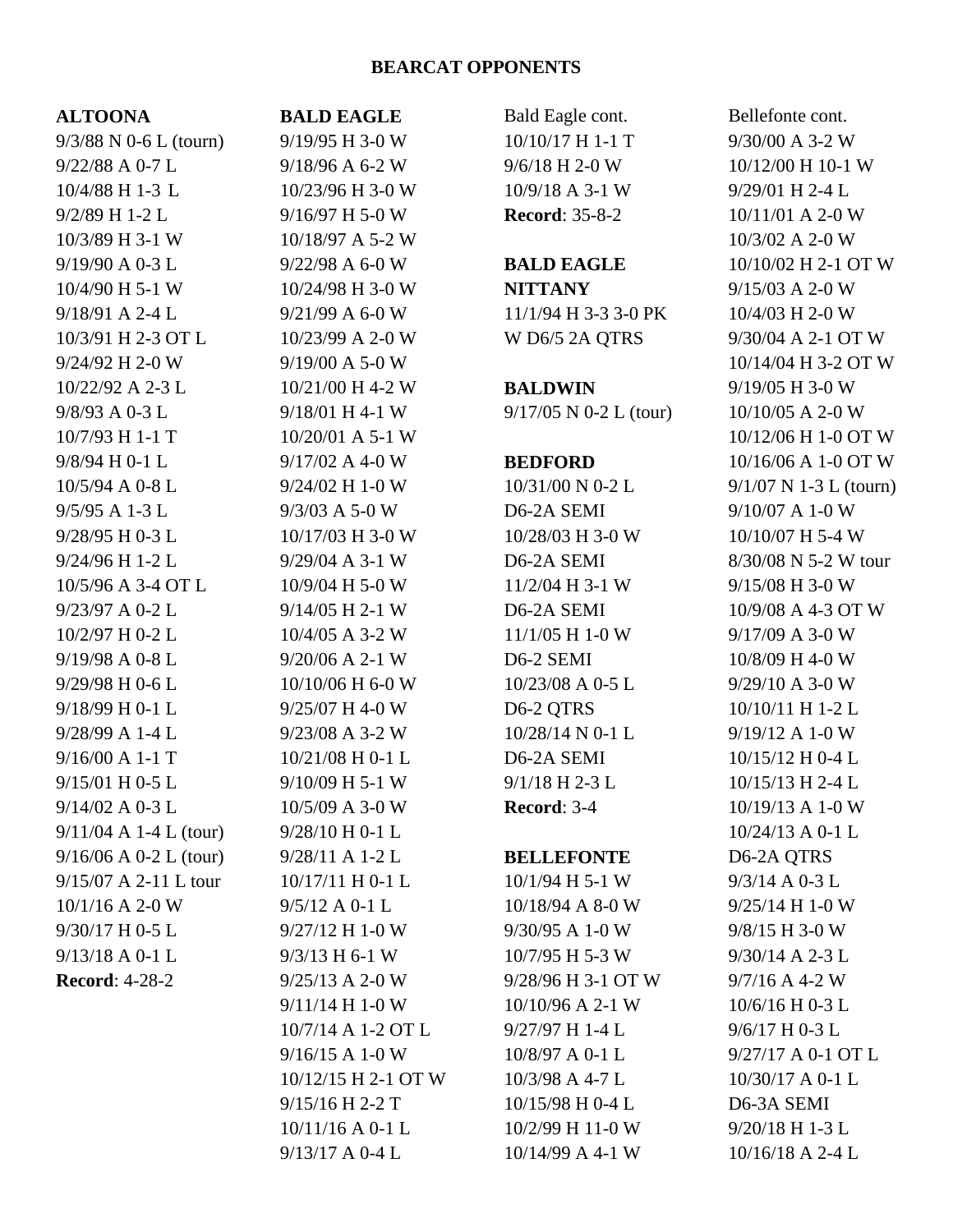Bellefonte cont. **Record**: 34-18

### **BELLEVILLE MENNONITE**

10/7/97 H 2-1 W 9/26/98 A 2-3 OT L 9/25/99 H 2-3 L 9/23/00 A 0-1 L 9/22/01 H 0-4 L 10/15/02 A 0-1 OT L 10/14/03 H 3-0 W 10/19/04 A 1-3 L 10/17/05 H 1-1 T 10/21/06 A 2-1 W 10/15/07 H 1-2 L 9/14/13 A 2-2 T 9/18/14 H 8-1 W **Record**: 4-7-2

# **BIG SPRING**

9/4/10 N 1-3 L (tourn) 9/3/11 N 0-3 L (tourn) **Record**: 0-2

# **BLOOMSBURG**

9/23/89 N 3-1 W tour

# **CAMBRIA HEIGHTS**

10/26/00 H 5-3 W D6-2A QTRS

# **CENTRAL**

9/25/12 H 5-0 W 10/17/12 A 1-2 L 9/23/13 A 0-1 L 10/16/13 H 7-2 W 9/23/14 A 3-1 W 10/15/14 H 1-0 OT W 9/28/15 H 4-2 W 10/22/15 A 4-2 W 9/27/16 A 6-2 W 10/19/16 H 2-1 W 9/26/17 H 3-1 W 10/18/17 A 0-0 T

Central cont. 9/18/18 H 2-1 W 10/10/18 A 2-1 W **Record**: 11-2-1

# **CENTRAL**

**CAMBRIA** 10/12/04 H 4-2 W 10/6/05 A 8-2 W **Record**: 2-0

# **CENTRAL**

**MOUNTAIN** 9/13/07 A 0-5 L 9/11/08 A 1-0 W 10/6/08 H 1-2 L 9/21/09 H 0-4 L 10/13/09 A 0-2 L 9/9/10 A 0-1 L 10/14/10 H 2-1 W 9/12/11 H 0-1 L 10/15/11 A 1-3 L 10/24/11 A 2-1 W MTN. L. CHAMP 10/8/13 A 0-3 L 8/30/14 A 1-2 L (tour) 9/5/15 A 3-4 L (tourn) 9/3/16 A 0-2 L (tourn) **Record**: 3-11

# **CHESTNUT RIDGE**

10/27/05 H 5-2 W D6-2A QTRS 10/26/06 H 0-1 L D6-2A QTRS 10/6/14 A 0-1 L

# **CLEARFIELD**

9/13/90 H 4-3 W 9/12/91 A 0-1 L 10/10/91 H 0-2 L 9/10/92 H 1-0 W 10/6/92 A 1-2 L 9/25/93 A 2-2 T 10/23/93 H 3-2 W

Clearfield cont. 9/24/94 H 0-3 L 10/22/94 A 0-3 L 9/14/95 A 1-4 L 10/10/95 H 4-2 W 9/10/96 A 1-6 L 10/3/96 H 1-4 L 10/27/99 N 0-11 L D6-3A QTRS 8/30/03 N 1-1 T (tour) 9/15/07 N 2-0 W tour 10/7/10 A 5-1 W 10/21/10 H 5-1 W 9/6/11 A 6-0 W 10/11/11 H 0-1 L 9/22/12 H 2-0 W 10/6/12 A 1-0 W 9/5/13 A 5-6 L 10/1/13 H 2-3 L 9/6/14 H 5-0 W 9/29/14 A 1-0 W 9/10/15 A 5-0 W 10/6/15 H 1-0 W 9/10/16 H 2-1 OT W 10/3/16 A 0-1 L 9/9/17 A 0-1 L 10/2/17 H 1-0 W 9/4/18 H 1-1 T 9/26/18 A 0-1 L **Record**: 16-15-3

# **CONEMAUGH TWP**

10/30/95 A 0-2 L D5/6 2A QTRS

# **DUBOIS**

10/15/92 H 0-2 L 10/17/92 A 0-1 L 9/16/93 H 1-1 T 10/14/93 A 0-2 L 9/15/94 A 1-0 W 10/14/94 H 2-1 W 9/12/95 H 1-0 W 10/14/95 A 3-0 W 9/5/96 H 1-2 OT L DuBois cont. **Record**: 4-4-1

# **EAST JUNIATA**

10/13/88 A 0-2 L 9/17/90 A 3-2 W 10/15/90 H 2-3 L 9/16/91 A 2-1 W 10/14/91 H 2-1 W 9/3/11 A 0-5 L (tourn) 9/1/12 A 0-8 L (tourn) **Record**: 3-4

# **EVERETT**

9/10/97 A 6-1 W 9/10/98 H 4-1 W 9/9/99 A 3-1 W 9/26/00 H 4-0 W **Record**: 4-0

# **FANNETT-METAL**

10/6/88 A 0-2 L 10/6/89 H 1-0 W 10/1/90 A 4-0 W 10/5/91 H 2-2 T 9/19/92 A 0-0 T 10/10/92 H 0-2 L 9/18/93 A 1-2 OT L **Record**: 2-3-2

# **HEMPFIELD**

9/11/04 N 2-8 L (tour)

# **HOLLIDAYSBURG**

9/8/88 H 1-2 L 10/18/88 A 2-7 L 9/7/89 A 4-3 W 10/17/89 H 5-2 W 9/6/90 H 0-3 L 10/17/90 A 0-6 L 9/5/91 A 2-1 W 10/16/91 H 1-1 T 9/8/92 H 5-0 W 10/1/92 A 2-0 W 9/7/93 H 0-0 T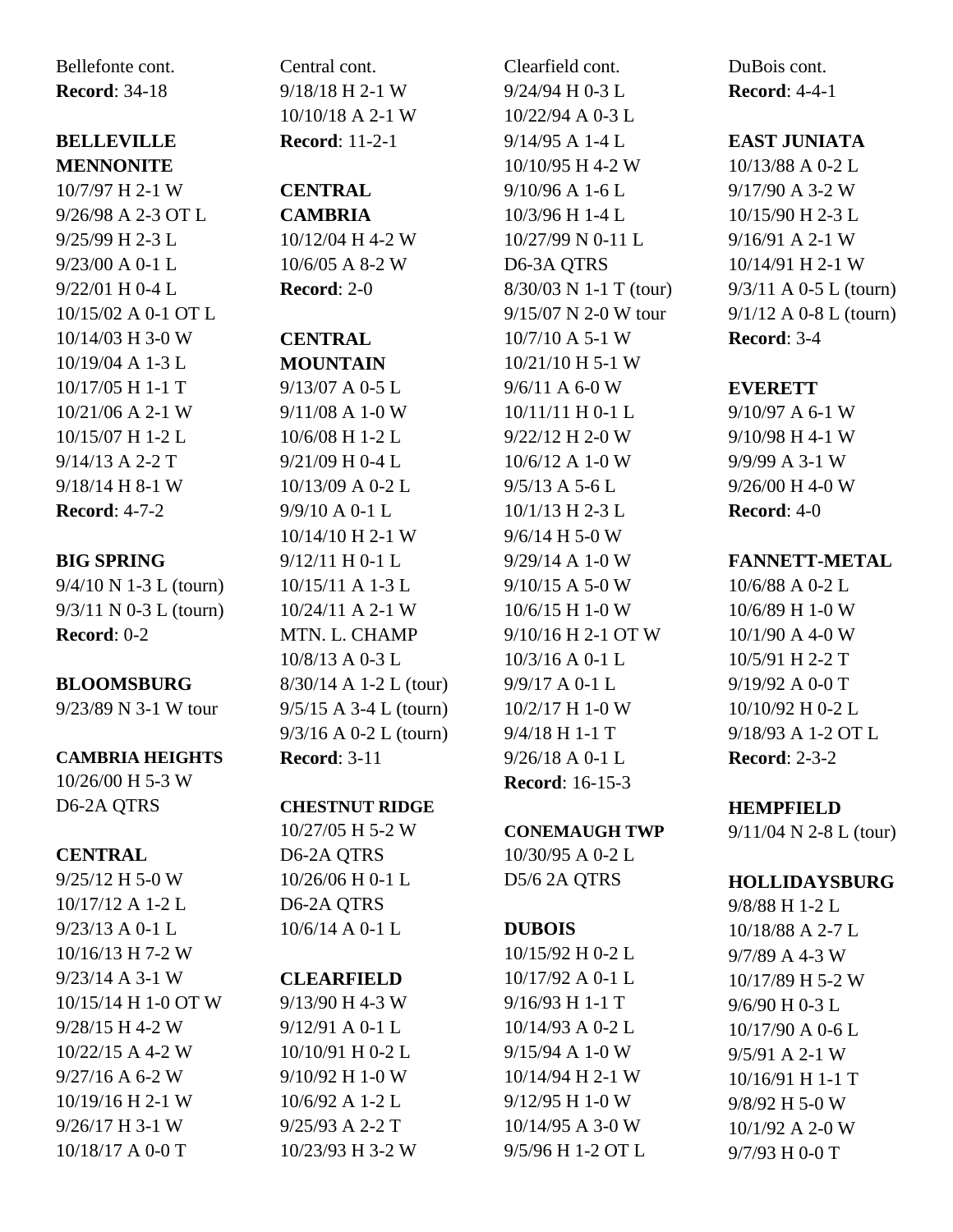Hollidaysburg cont. 10/5/93 A 2-0 W 9/6/94 A 2-0 W 10/4/94 H 1-0 W 9/26/95 A 1-4 L 10/19/95 H 1-2 L 9/30/96 A 3-2 OT W 10/14/96 H 3-4 L 9/8/97 A 1-5 L 10/13/97 H 4-3 W 9/4/98 H 1-8 L 10/20/98 A 0-6 L 9/13/99 H 3-1 W 10/11/99 A 1-9 L 9/11/00 A 2-4 L 10/9/00 H 3-2 W 9/10/01 H 0-4 L 10/16/01 A 0-3 L 10/4/02 H 0-1 OT L 10/14/02 A 1-4 L 10/6/03 A 0-2 L 10/18/04 H 1-7 L 10/19/05 A 2-5 L 9/25/06 H 2-1 W 10/1/07 A 1-5 L 10/18/10 A 0-6 L 9/21/15 A 0-6 L 10/26/16 H 2-5 L D6-3A SEMI 9/21/17 A 1-7 L **Record**: 13-24-2

### **INDIAN VALLEY**

9/27/88 H 3-0 W 9/13/89 A 2-2 T 9/27/89 H 3-0 W 9/11/90 A 5-1 W 10/10/90 H 2-1 W 9/3/91 H 2-1 W 10/9/91 A 3-1 W 9/4/92 A 4-0 W 10/23/95 A 0-1 L 9/19/96 A 1-0 W 10/24/96 H 2-1 W 9/18/97 H 3-3 T

Indian Valley cont. 10/23/97 A 3-1 W 9/24/98 A 3-3 T 10/22/98 H 3-2 OT W 9/23/99 A 1-2 L 10/21/99 H 2-5 L 9/21/00 H 1-2 L 10/19/00 A 0-3 L 9/20/01 A 0-1 OT L 10/18/01 H 2-1 W 9/18/02 H 0-2 L 10/17/02 A 2-3 L 9/6/03 A 3-1 W 10/16/03 H 1-2 L 9/12/05 H 1-1 T 9/17/05 N 1-0 W tour 9/11/06 A 1-0 W 9/16/06 N 5-1 W tour 9/20/07 A 2-3 L 9/18/08 H 1-2 L 10/13/08 A 0-2 L 9/8/09 A 1-0 W 10/1/09 H 5-1 W 10/5/10 A 2-0 W **Record**: 19-12-4

# **JUNIATA**

9/6/88 H 0-3 L 9/24/88 A 0-5 L (tour) 9/6/89 A 2-0 W 9/22/90 A 0-4 L (tour) 9/9/91 A 2-4 L 9/30/91 H 0-1 L 10/5/92 H 0-3 L 10/12/92 A 2-0 W 9/14/98 A 3-1 W 10/14/00 H 4-2 W 10/13/01 A 1-2 L 10/12/02 H 0-1 L 10/11/03 A 1-1 T 9/20/10 H 3-4 OT L 10/28/10 A 0-1 L D6-2A QTRS 9/21/11 A 0-3 L 10/8/12 H 1-2 L

Juniata cont. **Record**: 4-12-1

### **LEWISTOWN**

9/20/88 A 3-0 W 10/11/88 H 4-0 W 9/19/89 H 5-0 W 10/10/89 A 5-0 W 10/23/90 A 3-3 T 10/22/91 H 1-0 W 10/27/92 A 1-0 W 10/2/93 H 4-0 W 9/23/95 H 2-1 OT W 9/21/96 H 0-2 L 10/12/96 A 1-1 T 9/6/97 A 1-3 L 10/11/97 H 2-0 W 9/17/98 A 0-3 L 10/5/98 H 0-2 L 9/20/99 A 4-1 W 10/4/99 H 7-2 W 9/14/00 H 0-1 L 10/21/00 A 6-4 W 9/13/01 A 3-4 L 10/1/01 H 3-3 T 9/12/02 H 1-1 T 9/30/02 A 3-1 W 9/24/02 H 2-3 L D6-2A QTRS 9/29/03 A 1-0 W 9/20/04 A 2-3 L 10/11/04 H 2-1 W 9/26/05 H 1-0 W 10/13/05 A 1-3 L 9/9/06 A 1-0 W 10/2/06 H 1-3 L 10/6/07 H 2-4 L 9/22/08 H 0-1 L 10/2/08 A 0-3 L 9/24/09 H 0-1 L 11/3/09 N 2-4 L D6-2A SEMI 9/22/10 A 3-3 T

**Record**: 17-15-5

**LIGONIER VALLEY**

10/30/03 N 1-2 OT L D6-2A FINAL 9/11/17 H 2-0 W **Record**: 1-1

### **LOCK HAVEN**

9/3/88 N 0-2 L (tourn) 9/27/88 A 1-3 L 9/14/89 H 2-1 W 10/30/89 H 0-3 L D6-3A QTRS 9/24/90 H 1-3 L 8/31/91 A 2-1 W tour **Record**: 2-4

## **MCCONNELLSBURG**

9/14/88 H 1-8 L 10/21/88 A 1-10 L 9/29/89 A 0-1 L 10/19/89 H 1-5 L 9/28/90 H 1-2 L 10/19/90 A 0-5 L 9/27/91 A 1-3 L 10/18/91 H 1-2 L 10/2/92 H 2-1 W 10/23/92 A 1-3 L 9/23/93 H 4-2 W 10/21/93 A 1-2 L 9/20/94 A 1-2 L 9/9/95 H 5-0 W 9/27/01 A 0-3 L 9/25/03 A 2-1 W 9/27/04 H 2-1 W 9/8/05 A 0-1 L 9/14/06 H 1-2 L **Record**: 5-14

# **MIDDLEBURG**

8/30/03 A 0-5 L

# **MIFFLINBURG**

8/30/08 N 0-6 L (tour)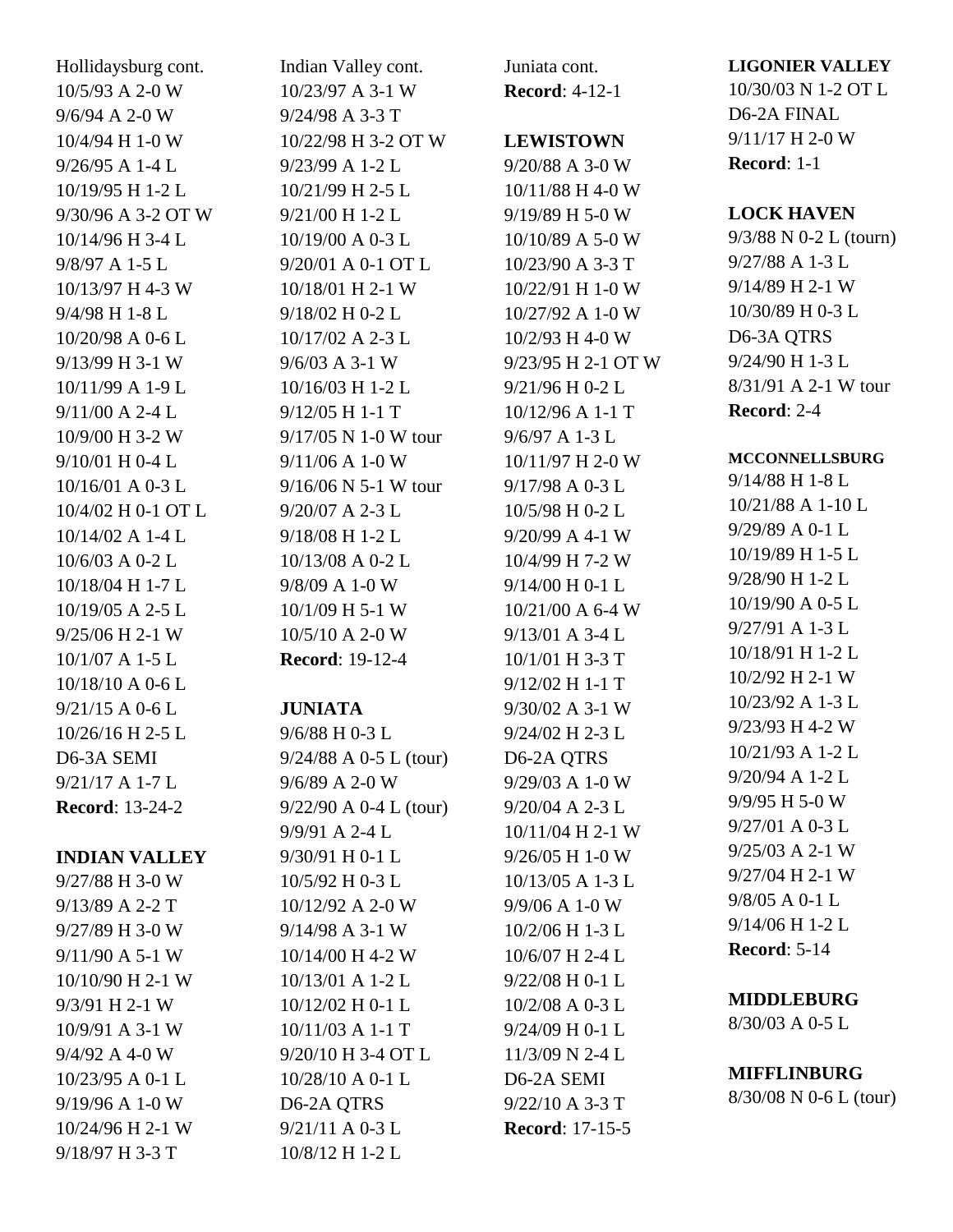### **MIFFLIN COUNTY**

9/26/11 H 3-4 OT L 10/6/11 A 1-2 OT L 10/5/15 H 2-3 L **Record**: 0-3

#### **MILTON HERSHEY**

9/1/07 N 2-3 L (tourn) 9/5/09 N 4-1 W (tour) **Record**: 1-1

# **NORTHEASTERN YORK**

9/5/09 N 0-1 L (tourn)

# **PENN CAMBRIA**

9/25/97 H 4-0 W

# **PENNS VALLEY**

9/2/97 H 8-1 W 9/8/98 A 5-0 W 10/10/98 H 1-1 T 9/7/99 H 2-3 L 10/7/99 A 2-3 L 9/5/00 A 4-0 W 10/5/00 H 2-4 L 9/4/01 H 7-0 W 10/2/01 A 4-1 W 9/3/02 A 7-0 W 10/1/02 H 6-0 W 9/10/03 H 14-0 W 9/30/03 A 7-1 W 9/15/04 A 6-1 W 10/5/04 H 3-0 W 9/7/05 A 2-1 W 9/27/05 H 5-1 W 9/13/06 A 4-2 W 10/3/06 H 2-2 T 9/6/07 H 0-2 L 10/9/07 A 1-3 L 9/4/08 H 1-4 L 10/7/08 A 1-0 W 9/29/09 A 1-3 L 10/20/09 H 0-3 L 10/2/10 H 3-2 W

Penns Valley cont. 10/4/11 A 1-2 L 9/13/12 A 0-1 L 10/9/12 H 2-1 W 9/30/13 A 2-3 L 10/14/13 H 5-3 W 9/15/14 A 1-1 T 10/9/14 H 0-1 L 9/22/15 H 4-0 W 10/14/15 A 2-1 W 9/19/16 A 2-0 W 10/16/16 H 3-1 W 9/18/17 H 2-0 W 10/12/17 A 0-0 T 9/12/18 A 2-1 2OT W 10/8/18 H 2-1 2OT W 10/25/18 N 0-0 4-3 PK W D6-2A QTRS **Record**: 26-12-4

# **PHILIPSBURG**

9/21/93 A 6-0 W 10/19/93 H 3-1 W 9/27/94 H 4-0 W 10/20/94 A 1-0 W 9/16/95 H 1-1 T 10/16/95 A 1-4 L 9/14/96 H 2-4 OT L 10/15/96 A 0-5 L 9/13/97 A 0-2 L 10/14/97 H 0-1 L 9/12/98 H 1-4 L 10/13/98 A 1-2 OT L 9/11/99 A 5-4 W 10/12/99 H 7-0 W 9/9/00 H 3-0 W 10/10/00 A 6-0 W 9/6/01 A 7-1 W 10/9/01 H 7-0 W 9/5/02 H 7-0 W 10/7/02 A 5-0 W 9/5/03 A 5-1 W 10/13/03 H 6-0 W 9/13/04 H 5-1 W 10/21/04 A 6-2 W

Philipsburg cont. 9/29/05 H 4-0 W 10/18/05 A 3-2 W 9/28/06 A 3-2 W 10/18/06 H 5-1 W 9/4/07 H 9-2 W 10/2/07 A 2-0 W 9/2/08 A 2-1 W 9/30/08 H 2-3 L 9/14/09 A 3-2 W 10/6/09 H 6-3 W 9/15/10 H 0-3 L 10/19/10 A 1-3 L 9/19/11 A 0-1 L 10/22/11 H 4-1 W 9/17/12 H 0-2 L 10/11/12 A 0-4 L 9/17/13 H 2-3 OT L 10/10/13 A 1-2 L 9/17/14 H 0-3 L 10/13/14 A 1-2 OT L 9/24/15 A 2-1 W 10/20/15 H 1-1 T 10/29/15 H 0-1 L D6-2A QTRS 9/2/16 H 4-0 W 10/17/16 A 2-0 W 9/20/17 A 2-0 W 10/16/17 H 2-0 W 10/4/18 H 2-0 W 10/15/18 A 1-1 T **Record**: 32-18-3

# **ROCKWOOD**

11/3/94 N 0-0 7-8 PK L D5/6 2A SEMI

### **SELINSGROVE**

8/31/91 N 0-2 L (tour) 8/30/14 N 1-0 W tour 9/5/15 N 0-3 L (tourn) 9/3/16 N 0-5 L (tourn)

# **Record**: 1-3

**SOMERSET**

9/29/92 A 0-5 L 10/22/92 H 7-2 W 11/3/92 A 1-1 4-3 PK W D6-3A SEMI 9/14/93 A 1-0 W 10/12/93 H 0-0 T 9/13/94 H 1-3 L 10/11/94 A 6-2 W 9/7/95 A 1-0 W 10/3/95 H 4-2 W 9/3/96 A 0-5 L 11/3/05 N 0-3 L D6-2A FINAL 10/23/07 A 1-2 L D6-2A  $1<sup>st</sup>$  RD **Record**: 6-5-1

# **STATE COLLEGE**

9/23/91 A 0-8 L 9/15/92 A 0-4 L 10/26/92 H 2-6 L 11/4/92 N 0-7 L D6-3A FINAL 9/30/93 H 2-1 W 10/26/93 A 0-2 L 11/2/93 A 0-4 L D6-3A SEMI 9/29/94 A 0-1 L 10/26/94 H 0-1 L 9/21/95 H 0-7 L 10/17/95 A 1-3 L 10/1/96 A 0-7 L 10/7/96 H 0-4 L 9/4/97 H 2-4 L 9/30/97 A 1-8 L 10/17/98 H 0-6 L 10/18/99 A 1-10 L **Record**: 1-16

# **TYRONE**

9/21/05 H 8-0 W 10/11/05 A 8-1 W 9/6/06 H 8-0 W 9/26/06 A 8-1 W